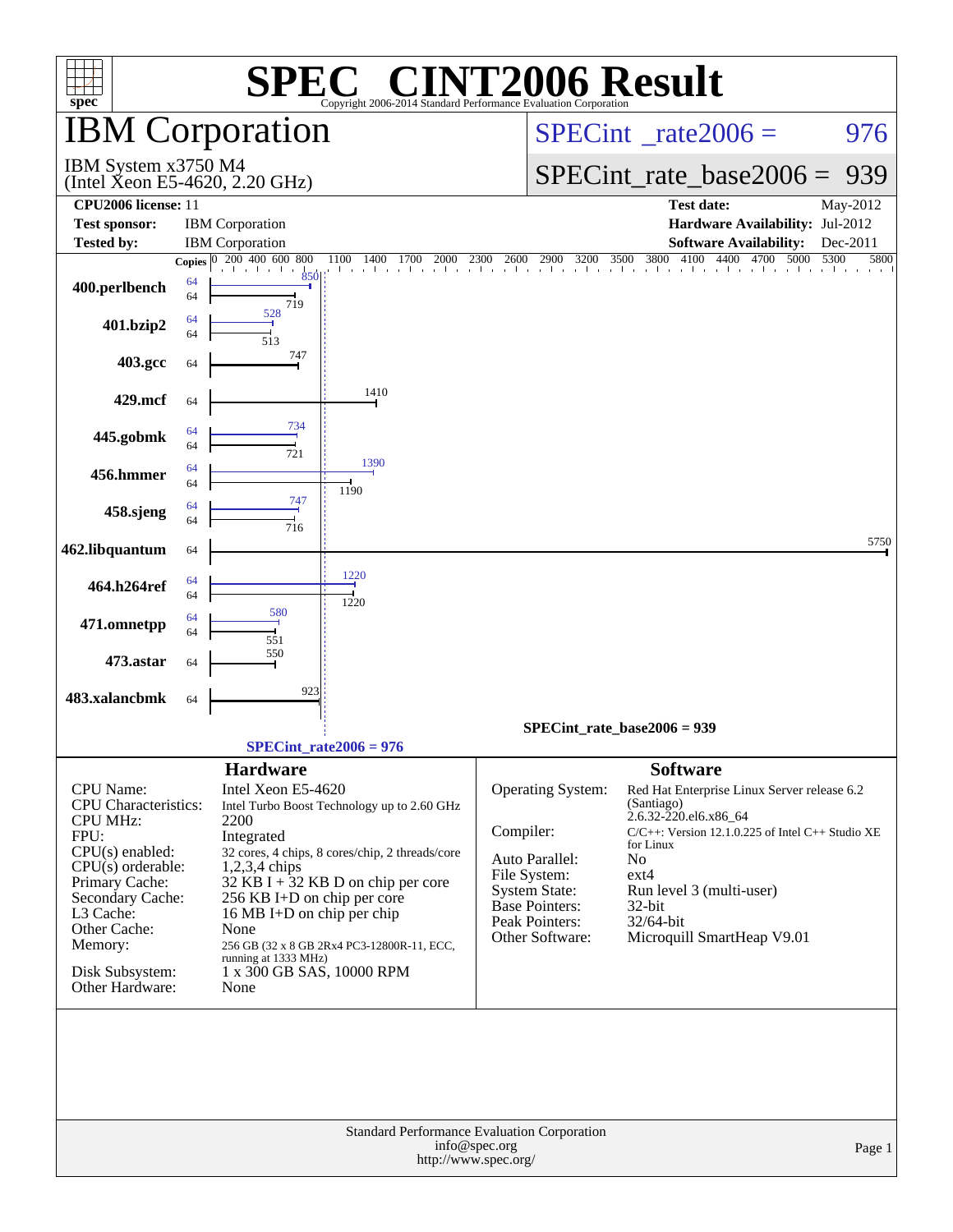

## IBM Corporation

## SPECint rate $2006 = 976$

#### IBM System x3750 M4

(Intel Xeon E5-4620, 2.20 GHz)

[SPECint\\_rate\\_base2006 =](http://www.spec.org/auto/cpu2006/Docs/result-fields.html#SPECintratebase2006) 939

**[CPU2006 license:](http://www.spec.org/auto/cpu2006/Docs/result-fields.html#CPU2006license)** 11 **[Test date:](http://www.spec.org/auto/cpu2006/Docs/result-fields.html#Testdate)** May-2012 **[Test sponsor:](http://www.spec.org/auto/cpu2006/Docs/result-fields.html#Testsponsor)** IBM Corporation **[Hardware Availability:](http://www.spec.org/auto/cpu2006/Docs/result-fields.html#HardwareAvailability)** Jul-2012 **[Tested by:](http://www.spec.org/auto/cpu2006/Docs/result-fields.html#Testedby)** IBM Corporation **[Software Availability:](http://www.spec.org/auto/cpu2006/Docs/result-fields.html#SoftwareAvailability)** Dec-2011

#### **[Results Table](http://www.spec.org/auto/cpu2006/Docs/result-fields.html#ResultsTable)**

|                                                                                                          | <b>Base</b>   |                |       |                |            |                |            | <b>Peak</b>   |                |              |                |              |                |              |  |
|----------------------------------------------------------------------------------------------------------|---------------|----------------|-------|----------------|------------|----------------|------------|---------------|----------------|--------------|----------------|--------------|----------------|--------------|--|
| <b>Benchmark</b>                                                                                         | <b>Copies</b> | <b>Seconds</b> | Ratio | <b>Seconds</b> | Ratio      | <b>Seconds</b> | Ratio      | <b>Copies</b> | <b>Seconds</b> | <b>Ratio</b> | <b>Seconds</b> | <b>Ratio</b> | <b>Seconds</b> | <b>Ratio</b> |  |
| 400.perlbench                                                                                            | 64            | 873            | 717   | 870            | 719        | 868            | <b>720</b> | 64            | 742            | 843          | 735            | 851          | 736            | <b>850</b>   |  |
| 401.bzip2                                                                                                | 64            | 1204           | 513   | 1202           | 514        | 1203           | 513        | 64            | 1170           | 528          | 1171           | 527          | 1166           | 530          |  |
| $403.\mathrm{gcc}$                                                                                       | 64            | 689            | 747   | 690            | 747        | 692            | 745        | 64            | 689            | 747          | 690            | 747          | 692            | 745          |  |
| $429$ .mcf                                                                                               | 64            | 414            | 1410  | 414            | 1410       | 414            | 1410       | 64            | 414            | 1410         | 414            | 1410         | 414            | 1410         |  |
| $445$ .gobmk                                                                                             | 64            | 933            | 720   | 931            | 721        | 931            | 721        | 64            | 915            | 734          | 915            | 734          | 912            | 736          |  |
| 456.hmmer                                                                                                | 64            | 501            | 1190  | 498            | 1200       | 500            | 1190       | 64            | 431            | 1390         | 432            | 1380         | 431            | 1390         |  |
| $458$ .sjeng                                                                                             | 64            | 1081           | 716   | 1080           | <b>717</b> | 1081           | <b>716</b> | 64            | 1037           | 747          | 1036           | 748          | 1038           | 746          |  |
| 462.libquantum                                                                                           | 64            | 231            | 5750  | 230            | 5750       | 231            | 5740       | 64            | 231            | 5750         | 230            | 5750         | 231            | 5740         |  |
| 464.h264ref                                                                                              | 64            | 1163           | 1220  | 1163           | 1220       | 1172           | 1210       | 64            | 1151           | 1230         | 1158           | 1220         | 1159           | 1220         |  |
| 471.omnetpp                                                                                              | 64            | 727            | 550   | 724            | 553        | 727            | 551        | 64            | 689            | 580          | 689            | 580          | 689            | 581          |  |
| 473.astar                                                                                                | 64            | 820            | 548   | 816            | <b>550</b> | 817            | <b>550</b> | 64            | 820            | 548          | 816            | 550          | 817            | 550          |  |
| 483.xalancbmk                                                                                            | 64            | 480            | 920   | 479            | 923        | 478            | 923        | 64            | 480            | 920          | 479            | 923          | 478            | 923          |  |
| Results appear in the order in which they were run. Bold underlined text indicates a median measurement. |               |                |       |                |            |                |            |               |                |              |                |              |                |              |  |

#### **[Submit Notes](http://www.spec.org/auto/cpu2006/Docs/result-fields.html#SubmitNotes)**

 The numactl mechanism was used to bind copies to processors. The config file option 'submit' was used to generate numactl commands to bind each copy to a specific processor. For details, please see the config file.

### **[Operating System Notes](http://www.spec.org/auto/cpu2006/Docs/result-fields.html#OperatingSystemNotes)**

Stack size set to unlimited using "ulimit -s unlimited"

#### **[Platform Notes](http://www.spec.org/auto/cpu2006/Docs/result-fields.html#PlatformNotes)**

 Operating Mode set to Maximum Perfomance in BIOS Sysinfo program /cpu2006.1.2/config/sysinfo.rev6800 \$Rev: 6800 \$ \$Date:: 2011-10-11 #\$ 6f2ebdff5032aaa42e583f96b07f99d3 running on kong-pete Mon May 21 17:01:26 2012 This section contains SUT (System Under Test) info as seen by some common utilities. To remove or add to this section, see: <http://www.spec.org/cpu2006/Docs/config.html#sysinfo> From /proc/cpuinfo model name : Intel(R) Xeon(R) CPU E5-4620 0 @ 2.20GHz 4 "physical id"s (chips) 64 "processors" cores, siblings (Caution: counting these is hw and system dependent. The following excerpts from /proc/cpuinfo might not be reliable. Use with caution.) cpu cores : 8 Continued on next page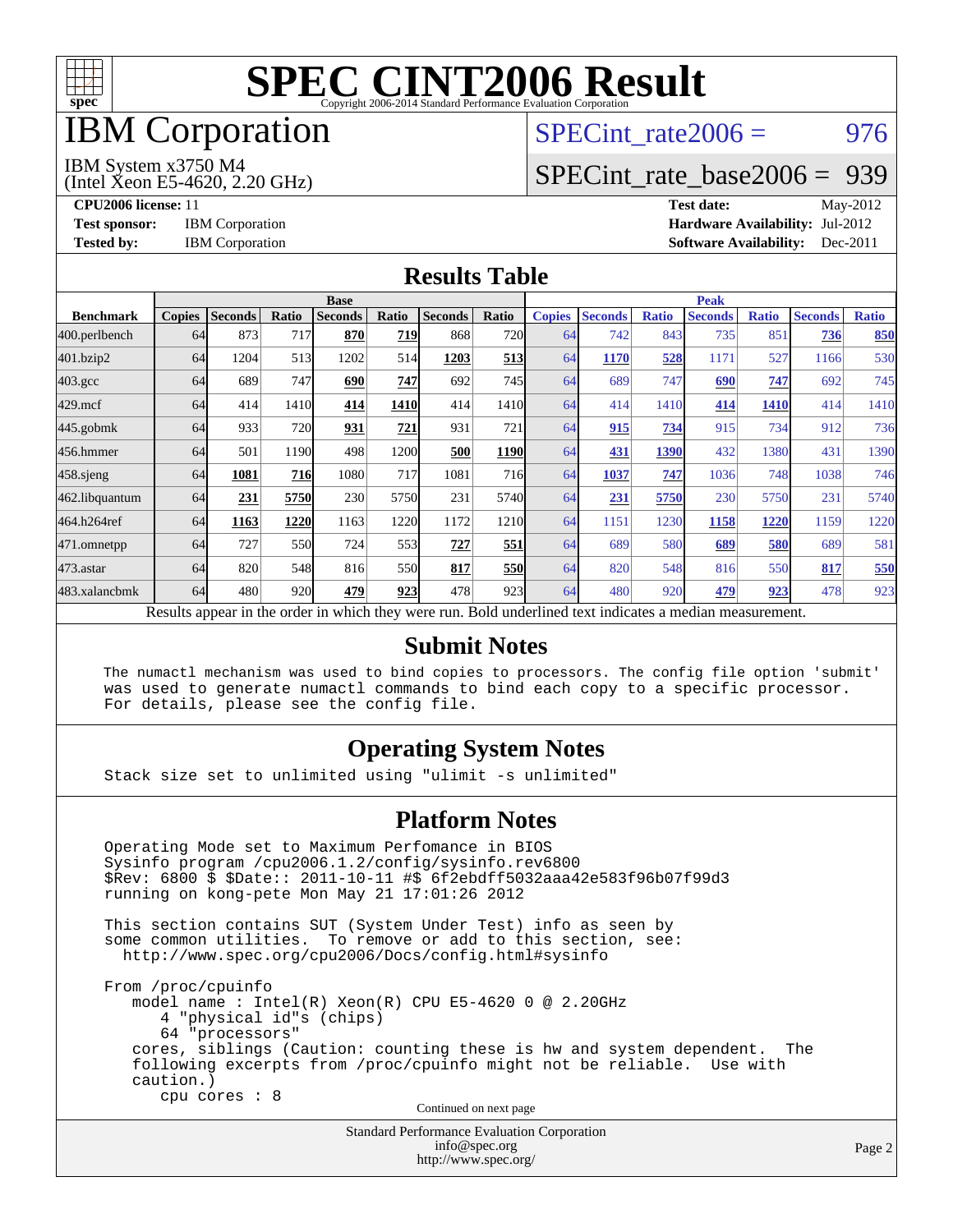

IBM Corporation

SPECint rate $2006 = 976$ 

[SPECint\\_rate\\_base2006 =](http://www.spec.org/auto/cpu2006/Docs/result-fields.html#SPECintratebase2006) 939

IBM System x3750 M4

**[Test sponsor:](http://www.spec.org/auto/cpu2006/Docs/result-fields.html#Testsponsor)** IBM Corporation **[Hardware Availability:](http://www.spec.org/auto/cpu2006/Docs/result-fields.html#HardwareAvailability)** Jul-2012 **[Tested by:](http://www.spec.org/auto/cpu2006/Docs/result-fields.html#Testedby)** IBM Corporation **IBM** Corporation **[Software Availability:](http://www.spec.org/auto/cpu2006/Docs/result-fields.html#SoftwareAvailability)** Dec-2011

siblings : 16

(Intel Xeon E5-4620, 2.20 GHz)

**[CPU2006 license:](http://www.spec.org/auto/cpu2006/Docs/result-fields.html#CPU2006license)** 11 **[Test date:](http://www.spec.org/auto/cpu2006/Docs/result-fields.html#Testdate)** May-2012

#### **[Platform Notes \(Continued\)](http://www.spec.org/auto/cpu2006/Docs/result-fields.html#PlatformNotes)**

Standard Performance Evaluation Corporation [info@spec.org](mailto:info@spec.org) physical 0: cores 0 1 2 3 4 5 6 7 physical 1: cores 0 1 2 3 4 5 6 7 physical 2: cores 0 1 2 3 4 5 6 7 physical 3: cores 0 1 2 3 4 5 6 7 cache size : 16384 KB From /proc/meminfo MemTotal: 264505304 kB HugePages\_Total: 0<br>Hugepagesize: 2048 kB Hugepagesize: /usr/bin/lsb\_release -d Red Hat Enterprise Linux Server release 6.2 (Santiago) From /etc/\*release\* /etc/\*version\* redhat-release: Red Hat Enterprise Linux Server release 6.2 (Santiago) system-release: Red Hat Enterprise Linux Server release 6.2 (Santiago) system-release-cpe: cpe:/o:redhat:enterprise\_linux:6server:ga:server uname -a: Linux kong-pete 2.6.32-220.el6.x86\_64 #1 SMP Wed Nov 9 08:03:13 EST 2011 x86\_64 x86\_64 x86\_64 GNU/Linux run-level 3 May 21 16:07 SPEC is set to: /cpu2006.1.2 Filesystem Type Size Used Avail Use% Mounted on /dev/mapper/vg\_kongpete-lv\_root ext4 264G 5.9G 245G 3% / Additional information from dmidecode: Memory: 11x Hynix HMT31GR7CFR4C-PB 8 GB 1600 MHz 2 rank 15x Micron 36JSF1G72PZ-1G6M1 8 GB 1600 MHz 2 rank 6x Samsung M393B1K70DH0-CK0 8 GB 1600 MHz 2 rank (End of data from sysinfo program) **[General Notes](http://www.spec.org/auto/cpu2006/Docs/result-fields.html#GeneralNotes)** Environment variables set by runspec before the start of the run: LD\_LIBRARY\_PATH = "/cpu2006.1.2/libs/32:/cpu2006.1.2/libs/64" Binaries compiled on a system with 1x Core i7-860 CPU + 8GB memory using RHEL5.5 Transparent Huge Pages enabled with: echo always > /sys/kernel/mm/redhat\_transparent\_hugepage/enabled Filesystem page cache cleared with:<br>echo 1> /proc/sys/vm/drop cac /proc/sys/vm/drop\_caches runspec command invoked through numactl i.e.: Continued on next page

<http://www.spec.org/>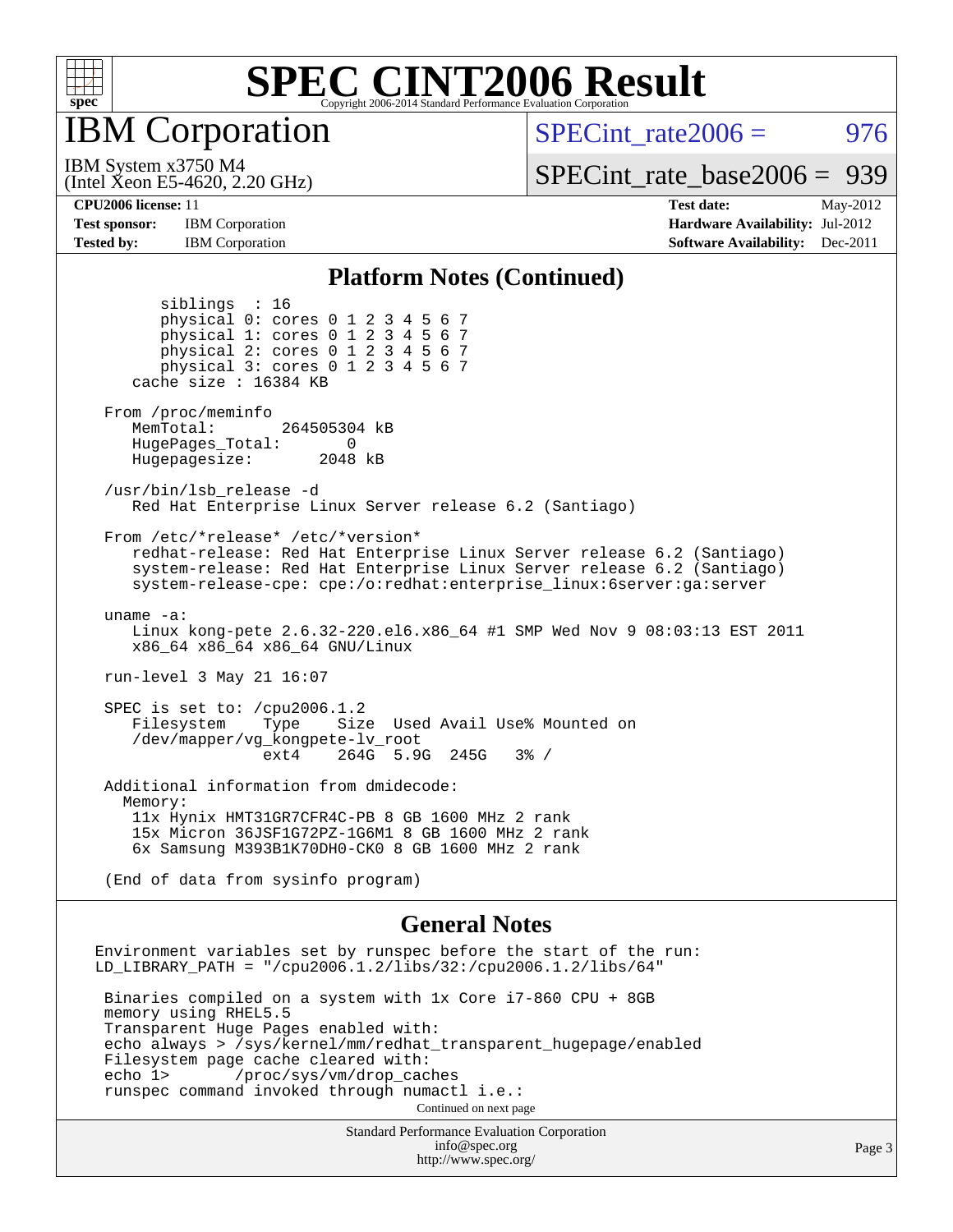

## IBM Corporation

SPECint rate $2006 = 976$ 

(Intel Xeon E5-4620, 2.20 GHz) IBM System x3750 M4

[SPECint\\_rate\\_base2006 =](http://www.spec.org/auto/cpu2006/Docs/result-fields.html#SPECintratebase2006) 939

**[CPU2006 license:](http://www.spec.org/auto/cpu2006/Docs/result-fields.html#CPU2006license)** 11 **[Test date:](http://www.spec.org/auto/cpu2006/Docs/result-fields.html#Testdate)** May-2012 **[Test sponsor:](http://www.spec.org/auto/cpu2006/Docs/result-fields.html#Testsponsor)** IBM Corporation **[Hardware Availability:](http://www.spec.org/auto/cpu2006/Docs/result-fields.html#HardwareAvailability)** Jul-2012 **[Tested by:](http://www.spec.org/auto/cpu2006/Docs/result-fields.html#Testedby)** IBM Corporation **[Software Availability:](http://www.spec.org/auto/cpu2006/Docs/result-fields.html#SoftwareAvailability)** Dec-2011

#### **[General Notes \(Continued\)](http://www.spec.org/auto/cpu2006/Docs/result-fields.html#GeneralNotes)**

numactl --interleave=all runspec <etc>

### **[Base Compiler Invocation](http://www.spec.org/auto/cpu2006/Docs/result-fields.html#BaseCompilerInvocation)**

[C benchmarks](http://www.spec.org/auto/cpu2006/Docs/result-fields.html#Cbenchmarks): [icc -m32](http://www.spec.org/cpu2006/results/res2012q3/cpu2006-20120716-23760.flags.html#user_CCbase_intel_icc_5ff4a39e364c98233615fdd38438c6f2)

[C++ benchmarks:](http://www.spec.org/auto/cpu2006/Docs/result-fields.html#CXXbenchmarks) [icpc -m32](http://www.spec.org/cpu2006/results/res2012q3/cpu2006-20120716-23760.flags.html#user_CXXbase_intel_icpc_4e5a5ef1a53fd332b3c49e69c3330699)

**[Base Portability Flags](http://www.spec.org/auto/cpu2006/Docs/result-fields.html#BasePortabilityFlags)**

 400.perlbench: [-DSPEC\\_CPU\\_LINUX\\_IA32](http://www.spec.org/cpu2006/results/res2012q3/cpu2006-20120716-23760.flags.html#b400.perlbench_baseCPORTABILITY_DSPEC_CPU_LINUX_IA32) 462.libquantum: [-DSPEC\\_CPU\\_LINUX](http://www.spec.org/cpu2006/results/res2012q3/cpu2006-20120716-23760.flags.html#b462.libquantum_baseCPORTABILITY_DSPEC_CPU_LINUX) 483.xalancbmk: [-DSPEC\\_CPU\\_LINUX](http://www.spec.org/cpu2006/results/res2012q3/cpu2006-20120716-23760.flags.html#b483.xalancbmk_baseCXXPORTABILITY_DSPEC_CPU_LINUX)

## **[Base Optimization Flags](http://www.spec.org/auto/cpu2006/Docs/result-fields.html#BaseOptimizationFlags)**

[C benchmarks](http://www.spec.org/auto/cpu2006/Docs/result-fields.html#Cbenchmarks):

[-xSSE4.2](http://www.spec.org/cpu2006/results/res2012q3/cpu2006-20120716-23760.flags.html#user_CCbase_f-xSSE42_f91528193cf0b216347adb8b939d4107) [-ipo](http://www.spec.org/cpu2006/results/res2012q3/cpu2006-20120716-23760.flags.html#user_CCbase_f-ipo) [-O3](http://www.spec.org/cpu2006/results/res2012q3/cpu2006-20120716-23760.flags.html#user_CCbase_f-O3) [-no-prec-div](http://www.spec.org/cpu2006/results/res2012q3/cpu2006-20120716-23760.flags.html#user_CCbase_f-no-prec-div) [-opt-prefetch](http://www.spec.org/cpu2006/results/res2012q3/cpu2006-20120716-23760.flags.html#user_CCbase_f-opt-prefetch) [-opt-mem-layout-trans=3](http://www.spec.org/cpu2006/results/res2012q3/cpu2006-20120716-23760.flags.html#user_CCbase_f-opt-mem-layout-trans_a7b82ad4bd7abf52556d4961a2ae94d5)

[C++ benchmarks:](http://www.spec.org/auto/cpu2006/Docs/result-fields.html#CXXbenchmarks)

[-xSSE4.2](http://www.spec.org/cpu2006/results/res2012q3/cpu2006-20120716-23760.flags.html#user_CXXbase_f-xSSE42_f91528193cf0b216347adb8b939d4107) [-ipo](http://www.spec.org/cpu2006/results/res2012q3/cpu2006-20120716-23760.flags.html#user_CXXbase_f-ipo) [-O3](http://www.spec.org/cpu2006/results/res2012q3/cpu2006-20120716-23760.flags.html#user_CXXbase_f-O3) [-no-prec-div](http://www.spec.org/cpu2006/results/res2012q3/cpu2006-20120716-23760.flags.html#user_CXXbase_f-no-prec-div) [-opt-prefetch](http://www.spec.org/cpu2006/results/res2012q3/cpu2006-20120716-23760.flags.html#user_CXXbase_f-opt-prefetch) [-opt-mem-layout-trans=3](http://www.spec.org/cpu2006/results/res2012q3/cpu2006-20120716-23760.flags.html#user_CXXbase_f-opt-mem-layout-trans_a7b82ad4bd7abf52556d4961a2ae94d5) [-Wl,-z,muldefs](http://www.spec.org/cpu2006/results/res2012q3/cpu2006-20120716-23760.flags.html#user_CXXbase_link_force_multiple1_74079c344b956b9658436fd1b6dd3a8a) [-L/smartheap -lsmartheap](http://www.spec.org/cpu2006/results/res2012q3/cpu2006-20120716-23760.flags.html#user_CXXbase_SmartHeap_7c9e394a5779e1a7fec7c221e123830c)

## **[Base Other Flags](http://www.spec.org/auto/cpu2006/Docs/result-fields.html#BaseOtherFlags)**

[C benchmarks](http://www.spec.org/auto/cpu2006/Docs/result-fields.html#Cbenchmarks):

403.gcc: [-Dalloca=\\_alloca](http://www.spec.org/cpu2006/results/res2012q3/cpu2006-20120716-23760.flags.html#b403.gcc_baseEXTRA_CFLAGS_Dalloca_be3056838c12de2578596ca5467af7f3)

### **[Peak Compiler Invocation](http://www.spec.org/auto/cpu2006/Docs/result-fields.html#PeakCompilerInvocation)**

[C benchmarks \(except as noted below\)](http://www.spec.org/auto/cpu2006/Docs/result-fields.html#Cbenchmarksexceptasnotedbelow):

[icc -m32](http://www.spec.org/cpu2006/results/res2012q3/cpu2006-20120716-23760.flags.html#user_CCpeak_intel_icc_5ff4a39e364c98233615fdd38438c6f2)

400.perlbench: [icc -m64](http://www.spec.org/cpu2006/results/res2012q3/cpu2006-20120716-23760.flags.html#user_peakCCLD400_perlbench_intel_icc_64bit_bda6cc9af1fdbb0edc3795bac97ada53)

401.bzip2: [icc -m64](http://www.spec.org/cpu2006/results/res2012q3/cpu2006-20120716-23760.flags.html#user_peakCCLD401_bzip2_intel_icc_64bit_bda6cc9af1fdbb0edc3795bac97ada53)

456.hmmer: [icc -m64](http://www.spec.org/cpu2006/results/res2012q3/cpu2006-20120716-23760.flags.html#user_peakCCLD456_hmmer_intel_icc_64bit_bda6cc9af1fdbb0edc3795bac97ada53)

Continued on next page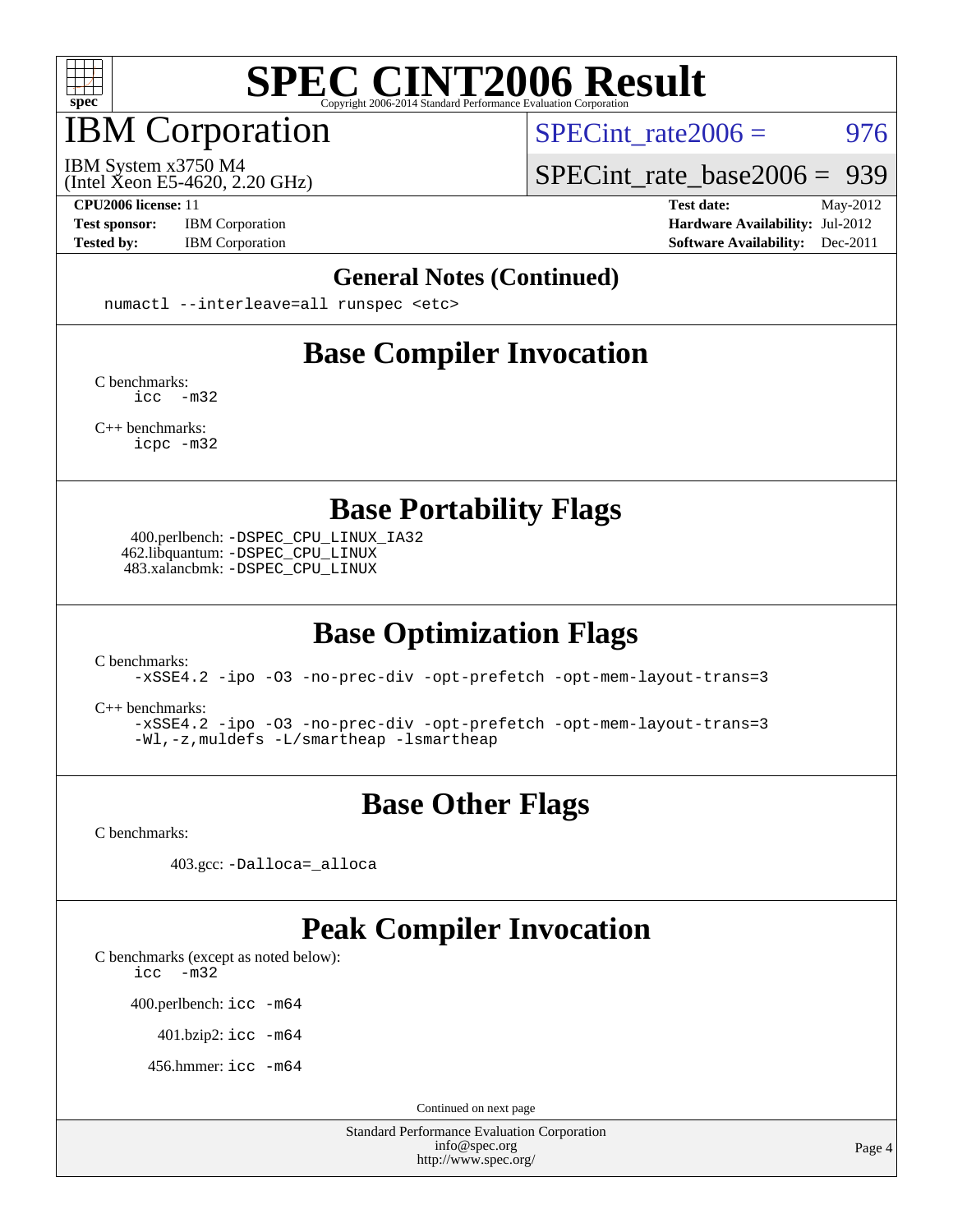

IBM Corporation

SPECint rate $2006 = 976$ 

(Intel Xeon E5-4620, 2.20 GHz) IBM System x3750 M4

[SPECint\\_rate\\_base2006 =](http://www.spec.org/auto/cpu2006/Docs/result-fields.html#SPECintratebase2006) 939

**[CPU2006 license:](http://www.spec.org/auto/cpu2006/Docs/result-fields.html#CPU2006license)** 11 **[Test date:](http://www.spec.org/auto/cpu2006/Docs/result-fields.html#Testdate)** May-2012 **[Test sponsor:](http://www.spec.org/auto/cpu2006/Docs/result-fields.html#Testsponsor)** IBM Corporation **[Hardware Availability:](http://www.spec.org/auto/cpu2006/Docs/result-fields.html#HardwareAvailability)** Jul-2012 **[Tested by:](http://www.spec.org/auto/cpu2006/Docs/result-fields.html#Testedby)** IBM Corporation **IBM** Corporation **[Software Availability:](http://www.spec.org/auto/cpu2006/Docs/result-fields.html#SoftwareAvailability)** Dec-2011

## **[Peak Compiler Invocation \(Continued\)](http://www.spec.org/auto/cpu2006/Docs/result-fields.html#PeakCompilerInvocation)**

458.sjeng: [icc -m64](http://www.spec.org/cpu2006/results/res2012q3/cpu2006-20120716-23760.flags.html#user_peakCCLD458_sjeng_intel_icc_64bit_bda6cc9af1fdbb0edc3795bac97ada53)

[C++ benchmarks:](http://www.spec.org/auto/cpu2006/Docs/result-fields.html#CXXbenchmarks)

[icpc -m32](http://www.spec.org/cpu2006/results/res2012q3/cpu2006-20120716-23760.flags.html#user_CXXpeak_intel_icpc_4e5a5ef1a53fd332b3c49e69c3330699)

**[Peak Portability Flags](http://www.spec.org/auto/cpu2006/Docs/result-fields.html#PeakPortabilityFlags)**

 400.perlbench: [-DSPEC\\_CPU\\_LP64](http://www.spec.org/cpu2006/results/res2012q3/cpu2006-20120716-23760.flags.html#b400.perlbench_peakCPORTABILITY_DSPEC_CPU_LP64) [-DSPEC\\_CPU\\_LINUX\\_X64](http://www.spec.org/cpu2006/results/res2012q3/cpu2006-20120716-23760.flags.html#b400.perlbench_peakCPORTABILITY_DSPEC_CPU_LINUX_X64) 401.bzip2: [-DSPEC\\_CPU\\_LP64](http://www.spec.org/cpu2006/results/res2012q3/cpu2006-20120716-23760.flags.html#suite_peakCPORTABILITY401_bzip2_DSPEC_CPU_LP64) 456.hmmer: [-DSPEC\\_CPU\\_LP64](http://www.spec.org/cpu2006/results/res2012q3/cpu2006-20120716-23760.flags.html#suite_peakCPORTABILITY456_hmmer_DSPEC_CPU_LP64) 458.sjeng: [-DSPEC\\_CPU\\_LP64](http://www.spec.org/cpu2006/results/res2012q3/cpu2006-20120716-23760.flags.html#suite_peakCPORTABILITY458_sjeng_DSPEC_CPU_LP64) 462.libquantum: [-DSPEC\\_CPU\\_LINUX](http://www.spec.org/cpu2006/results/res2012q3/cpu2006-20120716-23760.flags.html#b462.libquantum_peakCPORTABILITY_DSPEC_CPU_LINUX) 483.xalancbmk: [-DSPEC\\_CPU\\_LINUX](http://www.spec.org/cpu2006/results/res2012q3/cpu2006-20120716-23760.flags.html#b483.xalancbmk_peakCXXPORTABILITY_DSPEC_CPU_LINUX)

### **[Peak Optimization Flags](http://www.spec.org/auto/cpu2006/Docs/result-fields.html#PeakOptimizationFlags)**

[C benchmarks](http://www.spec.org/auto/cpu2006/Docs/result-fields.html#Cbenchmarks):

 400.perlbench: [-xSSE4.2](http://www.spec.org/cpu2006/results/res2012q3/cpu2006-20120716-23760.flags.html#user_peakPASS2_CFLAGSPASS2_LDCFLAGS400_perlbench_f-xSSE42_f91528193cf0b216347adb8b939d4107)(pass 2) [-prof-gen](http://www.spec.org/cpu2006/results/res2012q3/cpu2006-20120716-23760.flags.html#user_peakPASS1_CFLAGSPASS1_LDCFLAGS400_perlbench_prof_gen_e43856698f6ca7b7e442dfd80e94a8fc)(pass 1) [-ipo](http://www.spec.org/cpu2006/results/res2012q3/cpu2006-20120716-23760.flags.html#user_peakPASS2_CFLAGSPASS2_LDCFLAGS400_perlbench_f-ipo)(pass 2) [-O3](http://www.spec.org/cpu2006/results/res2012q3/cpu2006-20120716-23760.flags.html#user_peakPASS2_CFLAGSPASS2_LDCFLAGS400_perlbench_f-O3)(pass 2) [-no-prec-div](http://www.spec.org/cpu2006/results/res2012q3/cpu2006-20120716-23760.flags.html#user_peakPASS2_CFLAGSPASS2_LDCFLAGS400_perlbench_f-no-prec-div)(pass 2) [-prof-use](http://www.spec.org/cpu2006/results/res2012q3/cpu2006-20120716-23760.flags.html#user_peakPASS2_CFLAGSPASS2_LDCFLAGS400_perlbench_prof_use_bccf7792157ff70d64e32fe3e1250b55)(pass 2) [-auto-ilp32](http://www.spec.org/cpu2006/results/res2012q3/cpu2006-20120716-23760.flags.html#user_peakCOPTIMIZE400_perlbench_f-auto-ilp32) 401.bzip2: [-xSSE4.2](http://www.spec.org/cpu2006/results/res2012q3/cpu2006-20120716-23760.flags.html#user_peakPASS2_CFLAGSPASS2_LDCFLAGS401_bzip2_f-xSSE42_f91528193cf0b216347adb8b939d4107)(pass 2) [-prof-gen](http://www.spec.org/cpu2006/results/res2012q3/cpu2006-20120716-23760.flags.html#user_peakPASS1_CFLAGSPASS1_LDCFLAGS401_bzip2_prof_gen_e43856698f6ca7b7e442dfd80e94a8fc)(pass 1) [-ipo](http://www.spec.org/cpu2006/results/res2012q3/cpu2006-20120716-23760.flags.html#user_peakPASS2_CFLAGSPASS2_LDCFLAGS401_bzip2_f-ipo)(pass 2) [-O3](http://www.spec.org/cpu2006/results/res2012q3/cpu2006-20120716-23760.flags.html#user_peakPASS2_CFLAGSPASS2_LDCFLAGS401_bzip2_f-O3)(pass 2) [-no-prec-div](http://www.spec.org/cpu2006/results/res2012q3/cpu2006-20120716-23760.flags.html#user_peakPASS2_CFLAGSPASS2_LDCFLAGS401_bzip2_f-no-prec-div)(pass 2) [-prof-use](http://www.spec.org/cpu2006/results/res2012q3/cpu2006-20120716-23760.flags.html#user_peakPASS2_CFLAGSPASS2_LDCFLAGS401_bzip2_prof_use_bccf7792157ff70d64e32fe3e1250b55)(pass 2) [-opt-prefetch](http://www.spec.org/cpu2006/results/res2012q3/cpu2006-20120716-23760.flags.html#user_peakCOPTIMIZE401_bzip2_f-opt-prefetch) [-auto-ilp32](http://www.spec.org/cpu2006/results/res2012q3/cpu2006-20120716-23760.flags.html#user_peakCOPTIMIZE401_bzip2_f-auto-ilp32) [-ansi-alias](http://www.spec.org/cpu2006/results/res2012q3/cpu2006-20120716-23760.flags.html#user_peakCOPTIMIZE401_bzip2_f-ansi-alias)  $403.\text{gcc: basepeak}$  = yes  $429$ .mcf: basepeak = yes 445.gobmk: [-xSSE4.2](http://www.spec.org/cpu2006/results/res2012q3/cpu2006-20120716-23760.flags.html#user_peakPASS2_CFLAGSPASS2_LDCFLAGS445_gobmk_f-xSSE42_f91528193cf0b216347adb8b939d4107)(pass 2) [-prof-gen](http://www.spec.org/cpu2006/results/res2012q3/cpu2006-20120716-23760.flags.html#user_peakPASS1_CFLAGSPASS1_LDCFLAGS445_gobmk_prof_gen_e43856698f6ca7b7e442dfd80e94a8fc)(pass 1) [-prof-use](http://www.spec.org/cpu2006/results/res2012q3/cpu2006-20120716-23760.flags.html#user_peakPASS2_CFLAGSPASS2_LDCFLAGS445_gobmk_prof_use_bccf7792157ff70d64e32fe3e1250b55)(pass 2) [-ansi-alias](http://www.spec.org/cpu2006/results/res2012q3/cpu2006-20120716-23760.flags.html#user_peakCOPTIMIZE445_gobmk_f-ansi-alias) [-opt-mem-layout-trans=3](http://www.spec.org/cpu2006/results/res2012q3/cpu2006-20120716-23760.flags.html#user_peakCOPTIMIZE445_gobmk_f-opt-mem-layout-trans_a7b82ad4bd7abf52556d4961a2ae94d5) 456.hmmer: [-xSSE4.2](http://www.spec.org/cpu2006/results/res2012q3/cpu2006-20120716-23760.flags.html#user_peakCOPTIMIZE456_hmmer_f-xSSE42_f91528193cf0b216347adb8b939d4107) [-ipo](http://www.spec.org/cpu2006/results/res2012q3/cpu2006-20120716-23760.flags.html#user_peakCOPTIMIZE456_hmmer_f-ipo) [-O3](http://www.spec.org/cpu2006/results/res2012q3/cpu2006-20120716-23760.flags.html#user_peakCOPTIMIZE456_hmmer_f-O3) [-no-prec-div](http://www.spec.org/cpu2006/results/res2012q3/cpu2006-20120716-23760.flags.html#user_peakCOPTIMIZE456_hmmer_f-no-prec-div) [-unroll2](http://www.spec.org/cpu2006/results/res2012q3/cpu2006-20120716-23760.flags.html#user_peakCOPTIMIZE456_hmmer_f-unroll_784dae83bebfb236979b41d2422d7ec2) [-auto-ilp32](http://www.spec.org/cpu2006/results/res2012q3/cpu2006-20120716-23760.flags.html#user_peakCOPTIMIZE456_hmmer_f-auto-ilp32) 458.sjeng: [-xSSE4.2](http://www.spec.org/cpu2006/results/res2012q3/cpu2006-20120716-23760.flags.html#user_peakPASS2_CFLAGSPASS2_LDCFLAGS458_sjeng_f-xSSE42_f91528193cf0b216347adb8b939d4107)(pass 2) [-prof-gen](http://www.spec.org/cpu2006/results/res2012q3/cpu2006-20120716-23760.flags.html#user_peakPASS1_CFLAGSPASS1_LDCFLAGS458_sjeng_prof_gen_e43856698f6ca7b7e442dfd80e94a8fc)(pass 1) [-ipo](http://www.spec.org/cpu2006/results/res2012q3/cpu2006-20120716-23760.flags.html#user_peakPASS2_CFLAGSPASS2_LDCFLAGS458_sjeng_f-ipo)(pass 2) [-O3](http://www.spec.org/cpu2006/results/res2012q3/cpu2006-20120716-23760.flags.html#user_peakPASS2_CFLAGSPASS2_LDCFLAGS458_sjeng_f-O3)(pass 2) [-no-prec-div](http://www.spec.org/cpu2006/results/res2012q3/cpu2006-20120716-23760.flags.html#user_peakPASS2_CFLAGSPASS2_LDCFLAGS458_sjeng_f-no-prec-div)(pass 2) [-prof-use](http://www.spec.org/cpu2006/results/res2012q3/cpu2006-20120716-23760.flags.html#user_peakPASS2_CFLAGSPASS2_LDCFLAGS458_sjeng_prof_use_bccf7792157ff70d64e32fe3e1250b55)(pass 2) [-unroll4](http://www.spec.org/cpu2006/results/res2012q3/cpu2006-20120716-23760.flags.html#user_peakCOPTIMIZE458_sjeng_f-unroll_4e5e4ed65b7fd20bdcd365bec371b81f) [-auto-ilp32](http://www.spec.org/cpu2006/results/res2012q3/cpu2006-20120716-23760.flags.html#user_peakCOPTIMIZE458_sjeng_f-auto-ilp32)  $462$ .libquantum: basepeak = yes 464.h264ref: [-xSSE4.2](http://www.spec.org/cpu2006/results/res2012q3/cpu2006-20120716-23760.flags.html#user_peakPASS2_CFLAGSPASS2_LDCFLAGS464_h264ref_f-xSSE42_f91528193cf0b216347adb8b939d4107)(pass 2) [-prof-gen](http://www.spec.org/cpu2006/results/res2012q3/cpu2006-20120716-23760.flags.html#user_peakPASS1_CFLAGSPASS1_LDCFLAGS464_h264ref_prof_gen_e43856698f6ca7b7e442dfd80e94a8fc)(pass 1) [-ipo](http://www.spec.org/cpu2006/results/res2012q3/cpu2006-20120716-23760.flags.html#user_peakPASS2_CFLAGSPASS2_LDCFLAGS464_h264ref_f-ipo)(pass 2) [-O3](http://www.spec.org/cpu2006/results/res2012q3/cpu2006-20120716-23760.flags.html#user_peakPASS2_CFLAGSPASS2_LDCFLAGS464_h264ref_f-O3)(pass 2) [-no-prec-div](http://www.spec.org/cpu2006/results/res2012q3/cpu2006-20120716-23760.flags.html#user_peakPASS2_CFLAGSPASS2_LDCFLAGS464_h264ref_f-no-prec-div)(pass 2) [-prof-use](http://www.spec.org/cpu2006/results/res2012q3/cpu2006-20120716-23760.flags.html#user_peakPASS2_CFLAGSPASS2_LDCFLAGS464_h264ref_prof_use_bccf7792157ff70d64e32fe3e1250b55)(pass 2) [-unroll2](http://www.spec.org/cpu2006/results/res2012q3/cpu2006-20120716-23760.flags.html#user_peakCOPTIMIZE464_h264ref_f-unroll_784dae83bebfb236979b41d2422d7ec2) [-ansi-alias](http://www.spec.org/cpu2006/results/res2012q3/cpu2006-20120716-23760.flags.html#user_peakCOPTIMIZE464_h264ref_f-ansi-alias)

Continued on next page